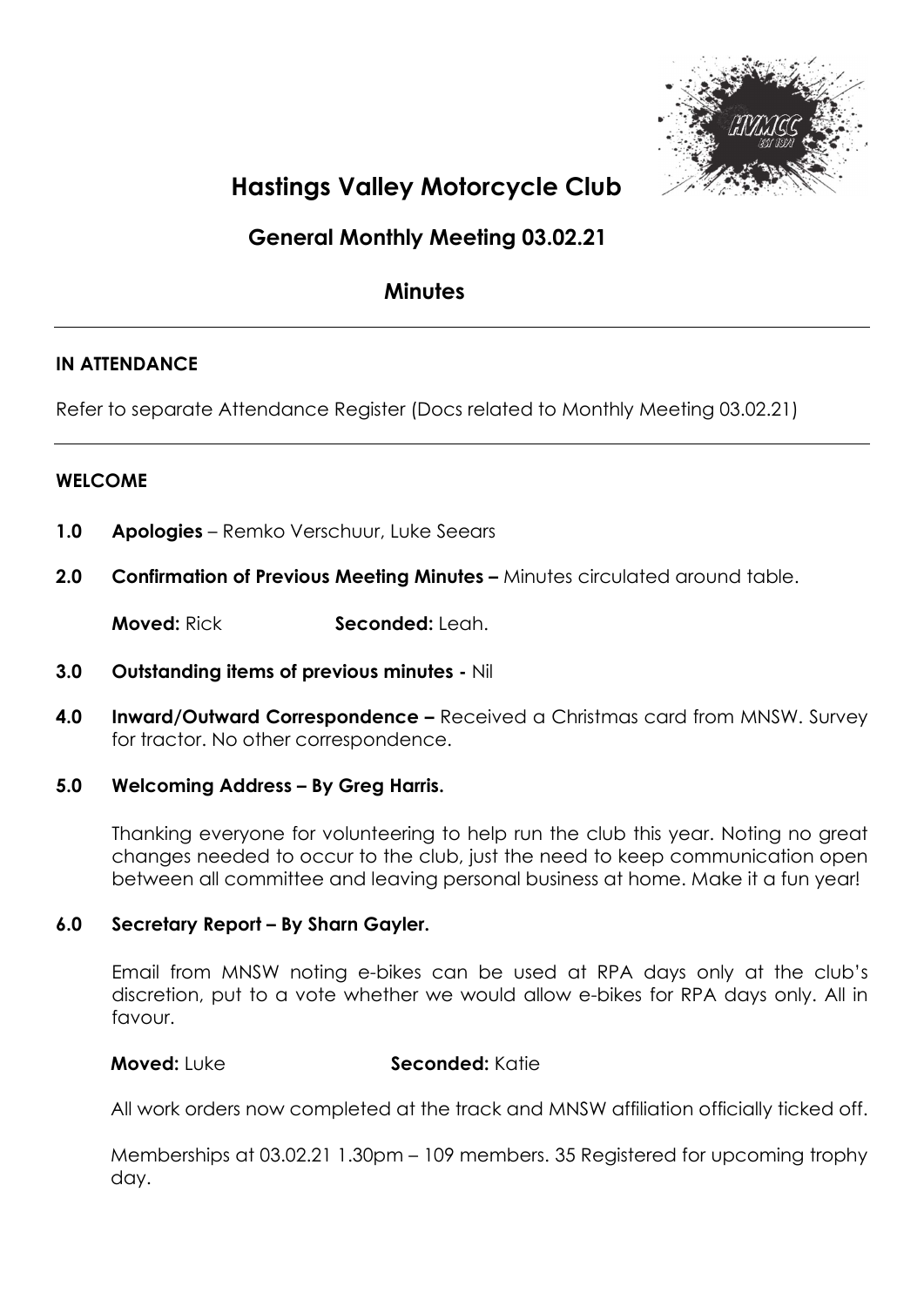# 7.0 Treasurer's report and acceptance delivered - by Erica Parkes

Approximately \$21,000 is currently in the bank split across 3 accounts, e.g., general, canteen and working bee. Approximately \$10,000 in general acct. \$11,000 in canteen acct. \$888 in working bee acct.

Motion has been made to remove existing signatories from the banking account. Those required to be removed include Remko Verschuur, Jodie Burns and Lee Cunningham. The signatories are to be replaced by the new executive committee Gregory Harris, Ricky Gayler, Sharnell Gayler, Erica Parkes and retaining Leah Mellor as a signatory on the canteen account only.

Working bee and canteen to remain any one to sign. General account to remain any two to sign.

### **Moved:** Katie **Seconded:** Jason

Erica received quotes for new keys to be cut. Quoted \$18 per key. Agreed on purchasing an extra 10 red keys (unlock all locks at track) and an extra 4 shipping container keys (access to machines), with one key required to remain in canteen.

### **Moved:** Erica **Seconded:** Rick

Erica and Greg meeting 04.02.21 with accountant to discuss financials and where things are up to. Will advise on outcome at next meeting.

It was agreed on that as a club we would reduce the need for reimbursements. All purchases to be made on a card or an account where possible. If unable to use an account or card to pay, a director must give approval before expenditure.

# 8.0 Canteen Report – By Leah Mellor.

 All orders for the weekend where placed today, 03.02.21. Using Woolies where possible as prices are better.

 If possible, need to have the generators going Friday so the fridges and freezers are working for food deliveries on Saturday. Chris to turn generators on Friday morning before race/ride days.

Rally club called Leah to see if we would host a canten for them on 13<sup>th</sup> March. This is always a good profit for the club and a mutually beneficial relationship. Agreed that we would assist the Rally Club and open canteen for them.

# **Moved:** Greg Seconded: Daniel

# 9.0 Race Day Report – by Katrina McSkimming.

There was a rider riding dangerously. An official warning was given on the spot. Clarification from MNSW and it is agreed that the officials on the day can remove any rider that is riding dangerously and not following club guidelines.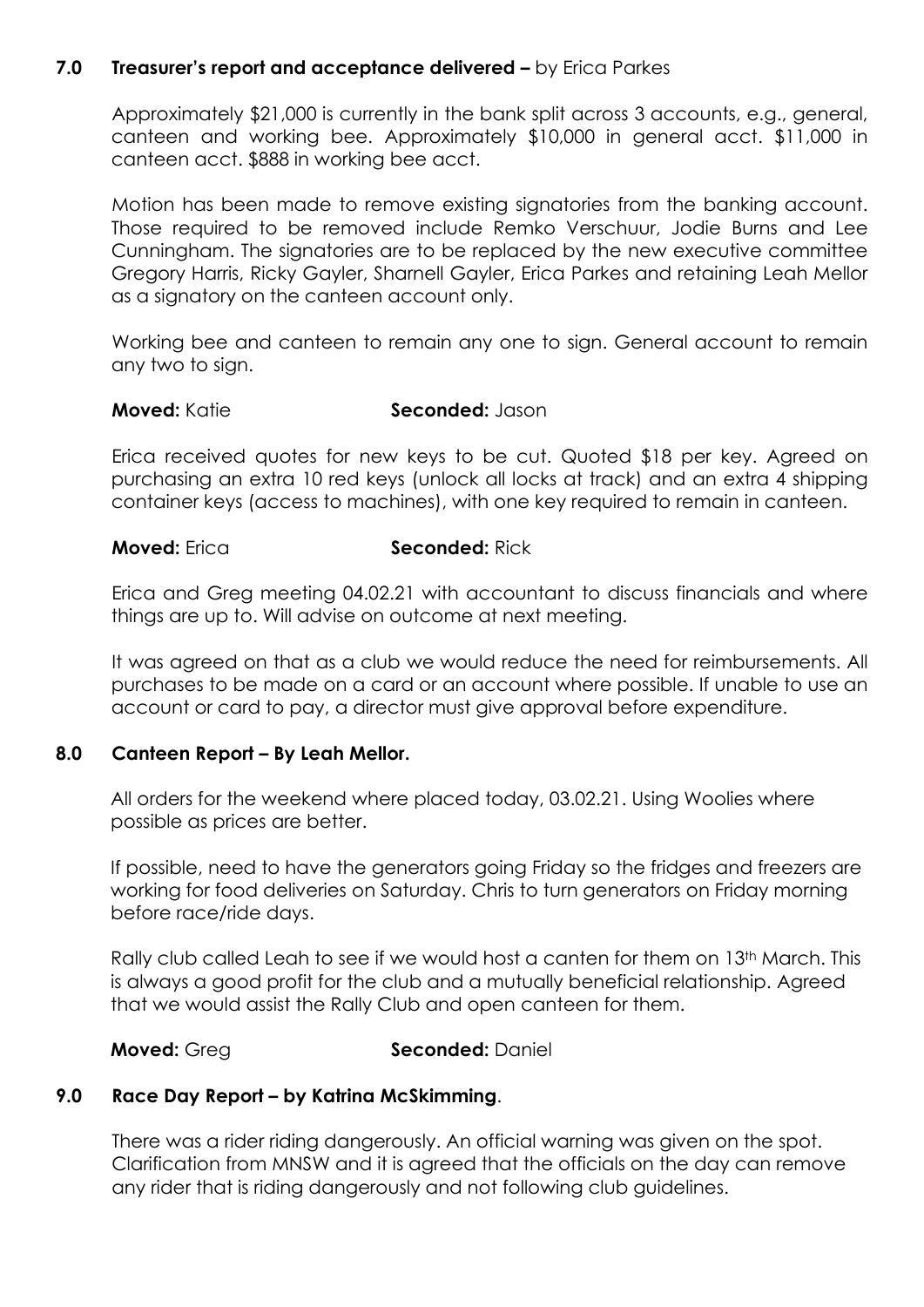Need to ensure riders are only entering the track where they are supposed to. Suggested padlock go on the gate behind marshall point 3 as this is only for ambulance access. We are not able to police riders going to the track in their appropriate classes if not entering via the one pit.

RPA day – club has decided as a committee, that bikes 125cc and up may ride with the red advanced class. All 85cc bikes must remain in the junior classes. For rider safety and consistency.

Moved: Sharn Seconded : Jason

# 10.0 Track Report – by Luke Parkes

Need to devise a track maintenance register to trial. Luke and Chris to get a list of jobs together and provide to Sharn to complete a maintenance register.

Chris cleaned and fixed start gates. Lawns need a quick mow. Protty has weeded and sprayed round up where needed. Two sprinklers to fix before race day. Goodie to hoe the track on Friday. Diesel got delivered 03.02.21. Saw dust to be organised for the back straight. Dan Hargy to organise sand to be delivered for sand section. Quoted \$9 per tonne of sand. Dan suggested more water on the track throughout the day.

# 11.0 Coaching Report – by Tom Leach

Tom has had six coaching/endorsement clinics since the start of January and one kickstart. One lot of paperwork outstanding. To be followed up with Andrew Meldrum.

Tom looking to appoint 5 new coaches. Each coach can accommodate 6 students plus demo riders.

Tom now has access to ridernet to complete coaching permits. The committee moved a motion that all future coaching dates and permits for our club/track are to go through Tom Leach as coaching coordinator who will liaise with Sharn Gayler club sec for dates.

# **Moved:** Leah **Seconded:** Rick

Tom has been talking to other coaches and is proposing we revise our coaching costs to hire the track. Committee decided this was a good idea and need to come up with two separate price options for coaches. One price for a prepped track and unprepped track for away coaches. One price for a prepped track and unprepped track for home coaches. General fee structures elsewhere are approximately \$10-20 per rider. We currently charge \$500 per day for an unprepped track.

Katrina requested all endorsements/coaching days be held the week after a race/ride day to allow time for endorsements to go through MNSW easily to ensure riders do not miss any racing.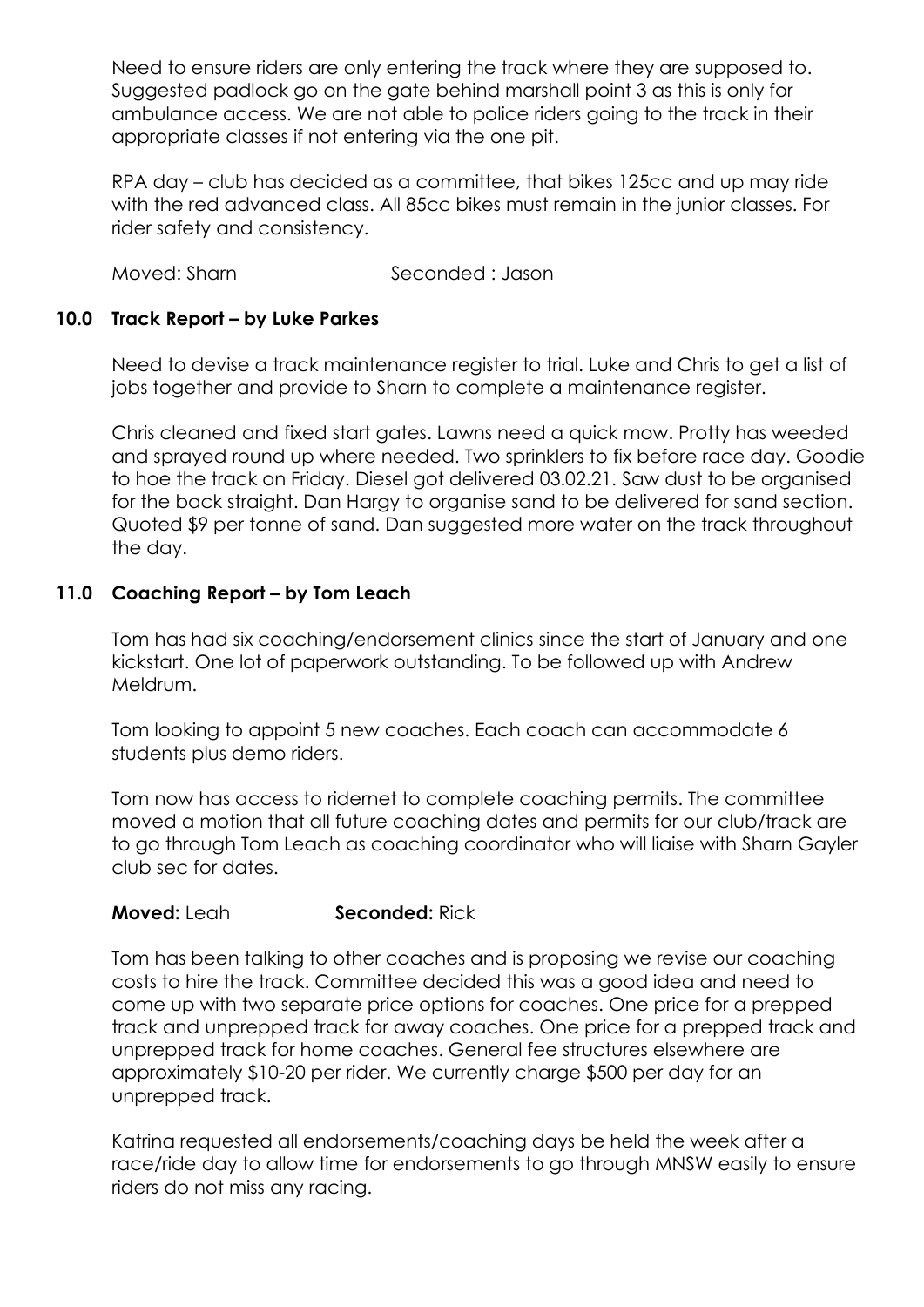# 12.0 Special Presentation – Club Vegetation Management Plan Update – by Aaron Hagenbach.

Aaron has reviewed all council requirements leading up to our renewal of lease in September 2021. We will be requesting a further five-year lease at that time. Before then we have stipulations of the current lease that need to be met.

Please see attached requirements of HVMCC committee. These actions must be undertaken as priority.

Greg to follow up with RFS regarding bushfire management.

Council audit was completed in Dec 2020.

Weed spraying as per the VMP must be completed by a person registered with the AABR. Aaron has been in contact with Bob Rogers of Taree who is affiliated with AABR and happy to help us with this. Two campaigns required, one within Summer/Autumn and one before September when lease is to be renewed.

Aaron has completed a management plan for the club, at a cost of \$2400. This will be made available to the club in a template form, allowing future use as dates will be able to be changed. Committee is in agreeance to go ahead with this.

### **Moved: Greg Seconded: Rick**

Aaron provided a booklet with key points for the club to go over. Booklet sits with club sec and is available on request.

# 13.0 Update – Current Vacancies – By Greg Harris.

| <b>Scoring Coordinator -</b> Vacant - No need to advertise this one again. |                     |                        |
|----------------------------------------------------------------------------|---------------------|------------------------|
| <b>Covid Marshall - Jason Akers</b>                                        | Moved: Josh         | <b>Seconded: Rick</b>  |
| <b>Junior Vice President - Billy Hargy</b>                                 | <b>Moved: Chris</b> | <b>Seconded:</b> Erica |
| <b>Public Relations - Josh Slade</b>                                       | <b>Moved:</b> Sharn | <b>Seconded: Greg</b>  |

# 14.0 Decision – New Logo by Tom Leach.

Six new logos were presented to the committee. It was decided unanimously that the new logo would be as on the letterhead of this meeting. Still to decide on a club colour.

# 15.0 Focus Mag – Kids who rip by Greg Harris

Focus have approached the club to see if we have a 'kid who rips' we would like to have them do an article about in the Focus. Nominations received Teleah Holbert, Billy Hargy, Alexis Coghlan.

Committee voted Billy Hargy. Moved: Tom Seconded: Erica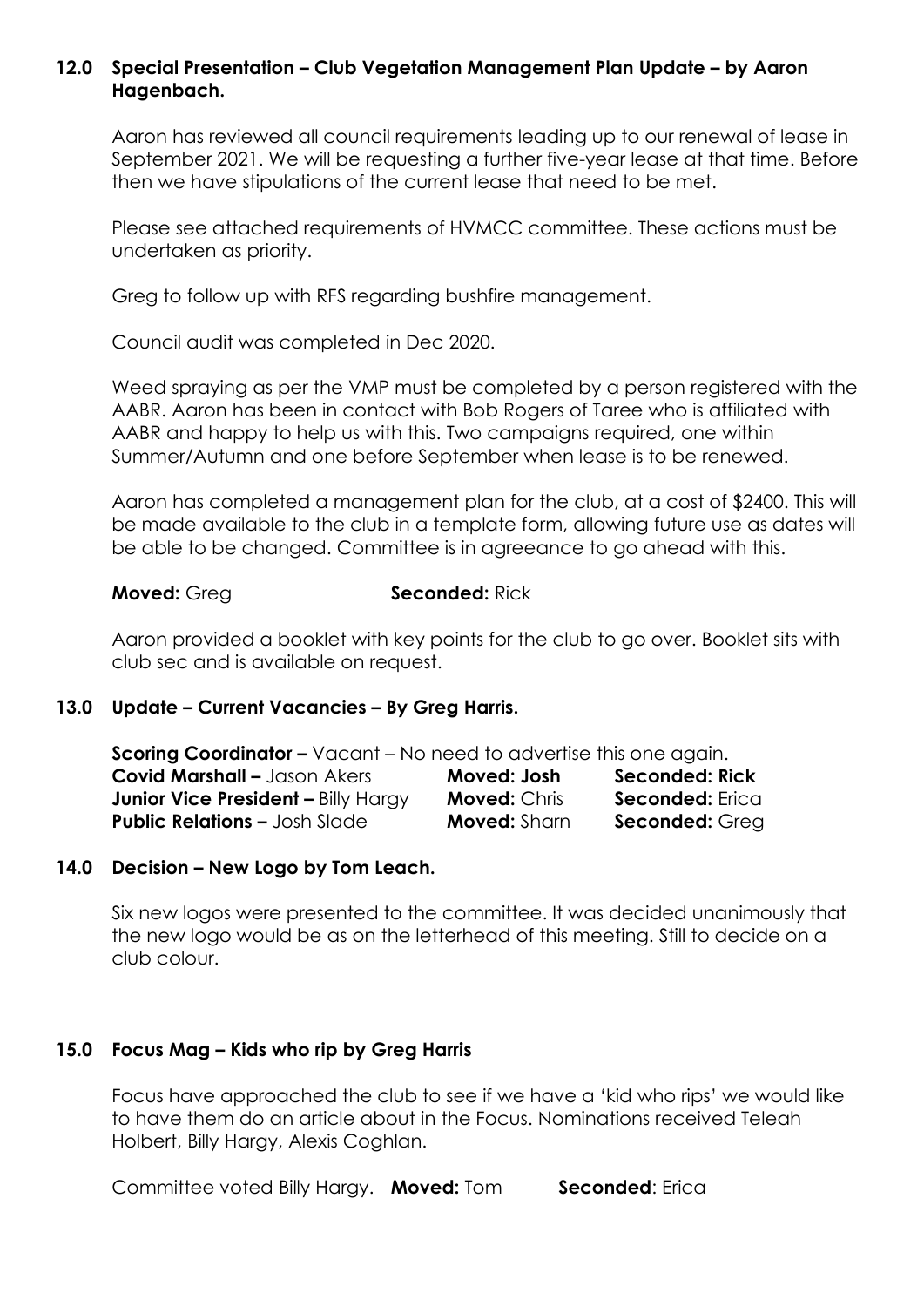# 16.0 Sponsorship Packages – by Erica Parkes

Packages proposed are attached. Gold sponsors to have logos on the back of merchandise for 2021. Sponsorship packages were approved unanimously.

### Moved: Sharn Seconded: Luke

The committee has mutually agreed that sponsorships for 2020 will NOT be rolled over. We still held a five round championship and held a presentation. Therefore, it was not deemed necessary to roll over sponsorships.

**Moved:** Katie **Seconded:** Frica

Greg to call previous sponsors to introduce himself, and to communicate this to all previous sponsors.

### 17.0 Update for Official Warnings by Katrina McSkimming

Refer to item 9.0 – this was covered under Race Day report.

### 18.0 Update – East Coast by Katie Austin

Please refer to guidelines attached regarding East Coast hosting club responsibilities.

Gates to be unlocked Friday allowing them access. Fee is \$6000 already agreed upon by previous committee. Will review this next year.

As per written agreement with East Coast the club will do it is best not to clash club rounds with East Coast therefore changes to club rounds have ben made. Club day scheduled for 14th March now to be held on 21st March. Club round scheduled for 20<sup>th</sup> June moved to 24<sup>th</sup> July and will form a double header weekend (24/25<sup>th</sup>) July).

# 19.0 Event/Race Schedule for 2021 – by whole committee.

 New calendar to be prepared and sent to all committee and social media pages. Changes as per item 18.0. With the inclusion of the 26<sup>th</sup> September being pencilled in for a wet weather catch up round.

# 20.0 Modified DA – by Greg Harris

In lieu of events at recent race day, the section we used at the RPA day 31.01.21 is on the DA approved map of the track. According to MA 'common sense must prevail' and we can keep this as an option for future meets if required.

Regarding the DA for new buildings including the mini track, amenities and score tower, Greg will liaise with Katie and come up with a project proposal and obtain quotes. Will put this back to the committee in a couple of months.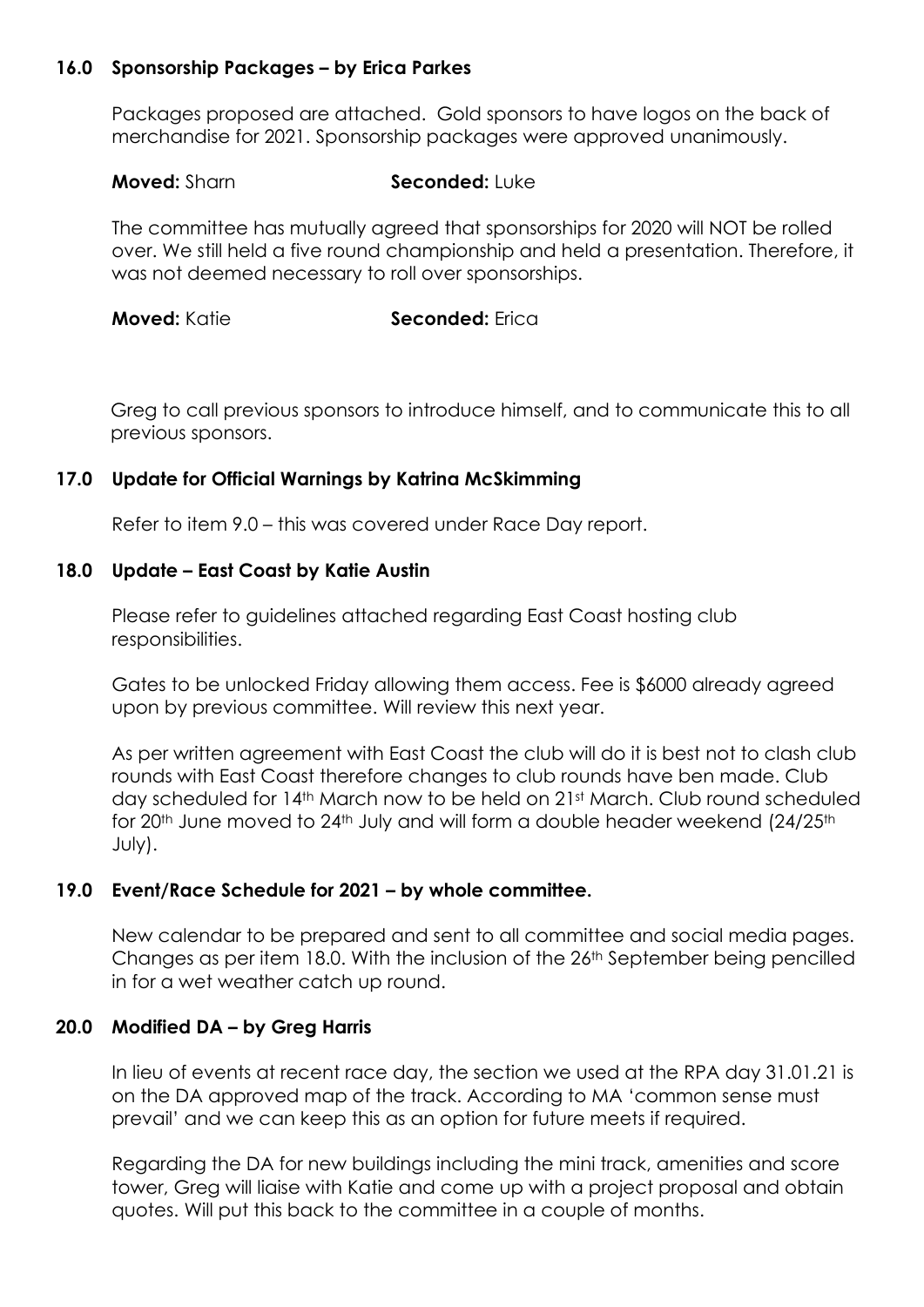# 21.0 50<sup>th</sup> Anniversary Special Function - by Rick Gayler.

Rick has been contacted by a few of the founding members and old boys who use to ride the track. This year the club turns 50! A massive achievement. Options put forward so far – an RPA day where our retailers challenge was set to be on 23rd Oct followed by a function at the Wauchope RSL Sat night with slideshow and history of the club. Suggestions for special race categories included relays – one old boy with a junior rider, dress up races.

Dan also thought about hosting an open event, over two days. The committee discussed the need for everyone riding to have a licence and thought this one may be too costly for the old guys just looking to have a ride and a bit of fun.

This will be discussed in more details and ideas conveyed to the founding members for their opinions.

# 22.0 General Business.

RPA ride day fees – Michael Coghlan would like to know why senior riders are paying more. RPA guidelines state recommended retail pricing for an RPA is \$15 mini, \$30 junior, and \$50 senior however actual pricing to be determined by each club. Committee voted to keep the prices the same as previous years. \$20, \$40 and \$60.

**Moved:** Erica Seconded: Daniel.

Previous committee pricing and benefits. It was agreed on by the committee that only current committee would ride for free and those members actively helping each week. Luke and Chris would let Sharn or Katrina know ho would ride for free each week based on the help they had provided each week. New spreadsheet to be compiled.

**Moved:** Leah Seconded: Katrina

Daniel Hargy proposed all riders U18 should have to provide a marshall. All riders U18 need to have a guardian/parent sign them on and so no need to not provide a marshall. It was put to a vote that all riders U18 regardless of if you have a racing parent, must provide a marshall. Ridernet will no longer allow entry into an event without providing a marshall name. Jason Akers will be at sign on to ensure marshall are allocated and there are no issues moving forward. Greg to call Keith Storey and explain the actual role of a marshal coordinator and should they wish to step down we will put Jason Akers into this role.

**Moved: Chris Seconded: Rick**